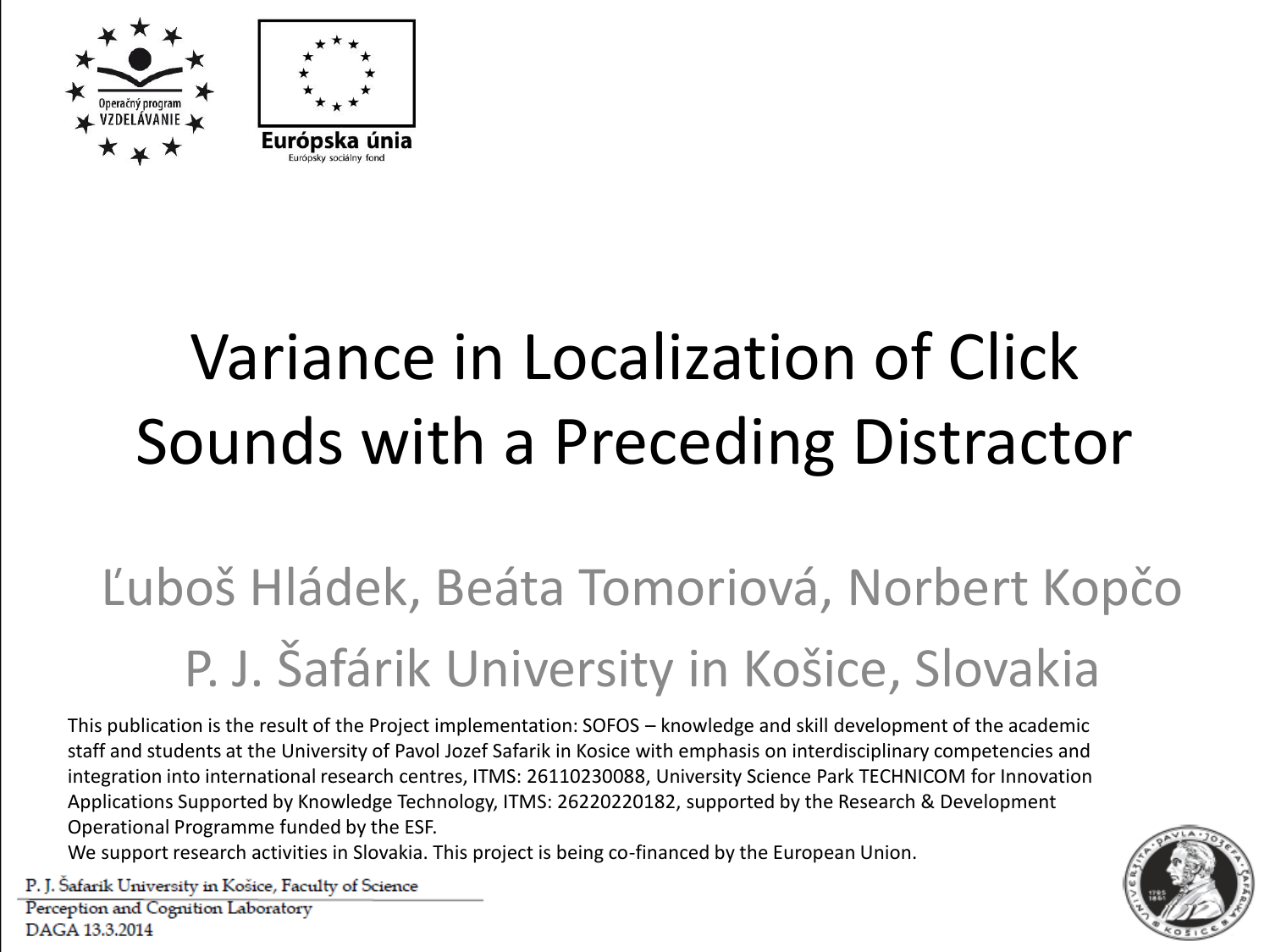# Goal

## Investigate how **multiple sound sources**  influence **variance** of sound localization in complex listening task



2 / 12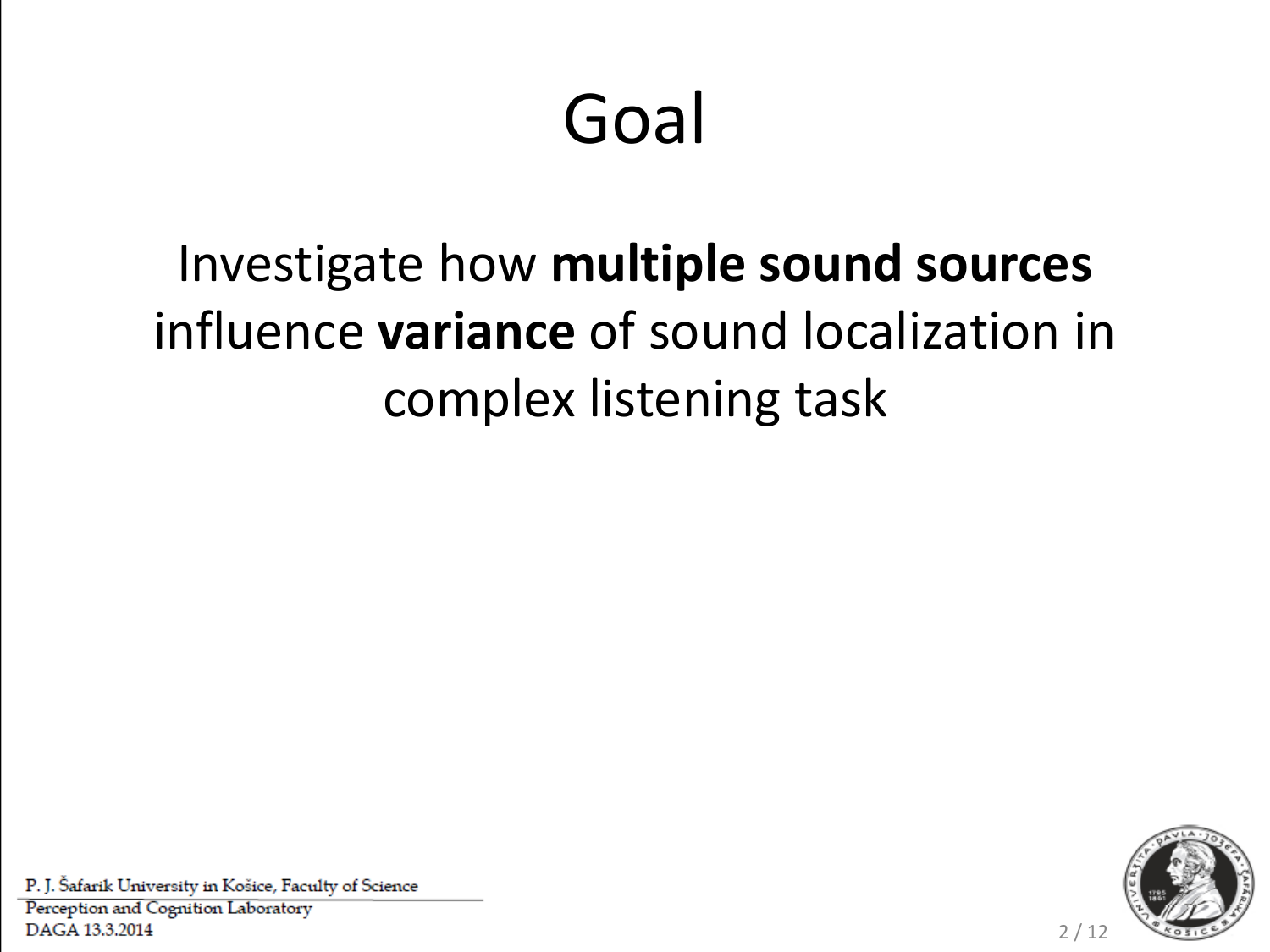# Introduction

### **Horizontal auditory localization**

#### – Binaural ITD and ILD cues

### **Localization performance:**

#### – JND / MAA

**Perrott, D. R., & Saberi, K.** (1990). Minimum audible angle thresholds for sources varying in both elevation and azimuth. *Journal of the Acoustical Society of America*, *87*, 1728–1731.

#### – Percent correct – psychometric function

**Kashino, M., & Nishida, S.** (1998). Adaptation in the processing of interaural time differences revealed by the auditory localization aftereffect. *The Journal of the Acoustical Society of America*, *103*(6), 3597. doi:10.1121/1.423064

#### – Unsigned localization error – RMS and correlation coefficient

**Good, M. D., & Gilkey, R. H. H.** (1996). Sound localization in noise: the effect of signal-to-noise ratio. *The Journal of the Acoustical Society of America*, *99*(2), 1108–17.

#### – Localization gain, offset, residual error

**Razavi, B., O'Neill, W. E., & Paige, G. D.** (2007). Auditory Spatial Perception Dynamically Realigns with Changing Eye Position. *Journal of Neuroscience*, *27*, 10249–10258.

#### – Signed localization error – Bias

#### – **Variance**

**Kopčo, N., Best, V., & Shinn-Cunningham, B. G.** (2007). Sound localization with a preceding distractor. *The Journal of the Acoustical Society of America*, *121*(1), 420.

other



3 / 12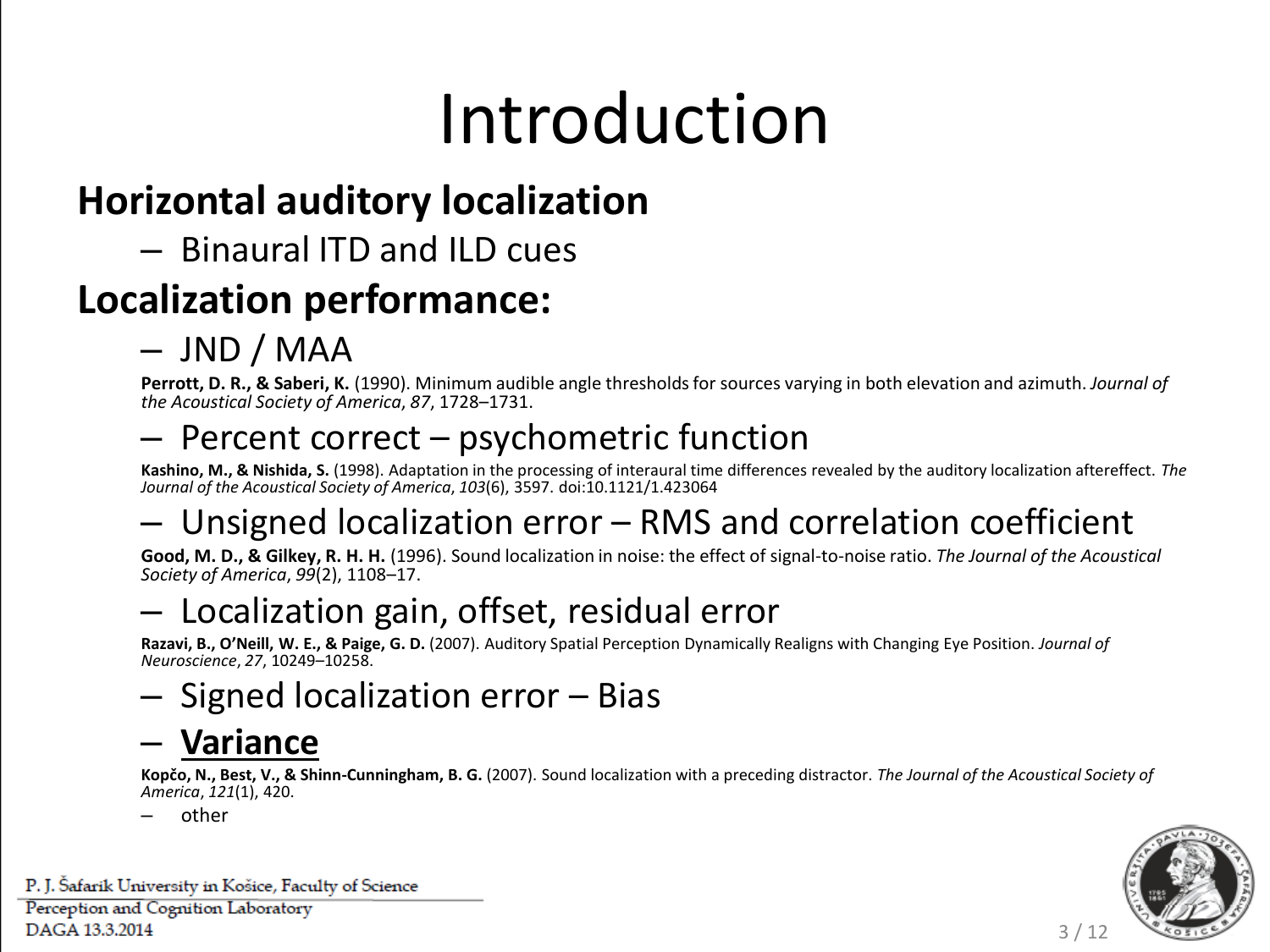## Sound localization in complex environments

#### **Complex percept is a result of**

– Peripheral (low-level) and central (higher-level) interactions of auditory processing

**Kopčo et al. (2007)** was trying to fill the gap between the effects on:

**Kopčo, N., Best, V., & Shinn-Cunningham, B. G.** (2007). Sound localization with a preceding distractor. *The Journal of the Acoustical Society of America*, *121*(1), 420.

– **Short-time scales** (2-50+ ms)

Echo suppression in the Precedence effect and the Precedence-built-up

**Litovsky, R. Y., Colburn, H. S., Yost, W. A., & Guzman, S. J.** (1999). The precedence effect. *Journal of the Acoustical Society of America*, *106*(4), 1633–1654.

**Clifton, R. K., & Freyman, R. L.** (1997). The precedence effect: Beyond echo suppression. In R. Gilkey & T. Anderson (Eds.), *Binaural and spatial hearing in real and virtual environments* (pp. 334–362).

#### – **Longer-time scales** (up to 150 ms)

MAA depends on SOA

**Perrott, D. R. R., & Pacheco, S.** (1989). Minimum audible angle thresholds for broadband noise as a function of the delay between the onset of the lead and lag signals. *The Journal of the Acoustical Society of America*, *85*(6), 2669–72.

**Strybel, T. Z., & Fujimoto, K.** (2000). Minimum audible angles in the horizontal and vertical planes: Effects of stimulus onset asynchrony and burst duration. *Journal of the Acoustical Society of America*, *108*(6), 3092–3095.



4 / 12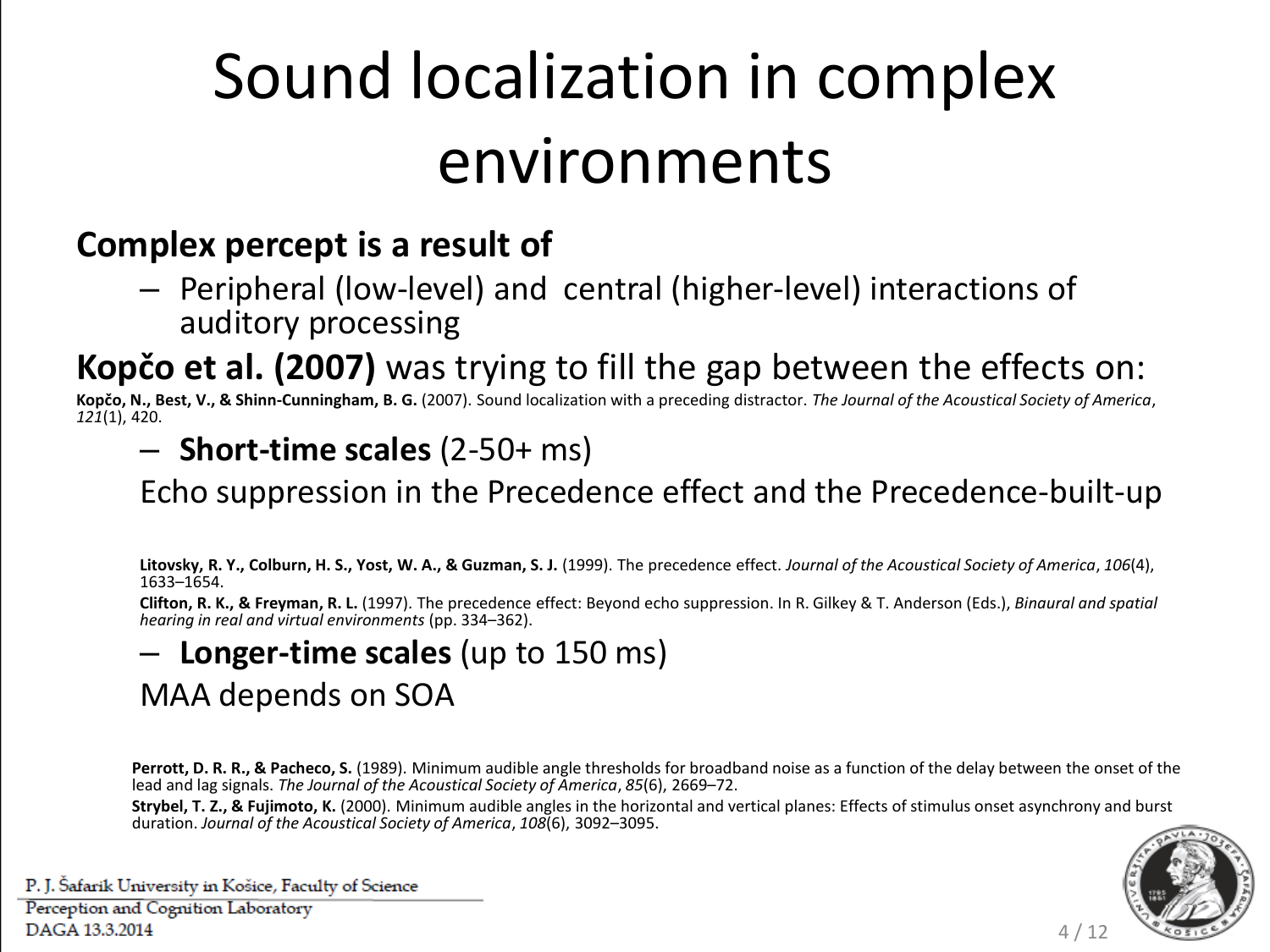# Previous study Kopčo et al. (2007)

## **Target preceded by distractor (D-T click pair)**

- biases in responses
- variance increased

## **Target only (T-only)**

- biases in responses due to context
- variance not analyzed

### **Current study =>** examine variance



5 / 12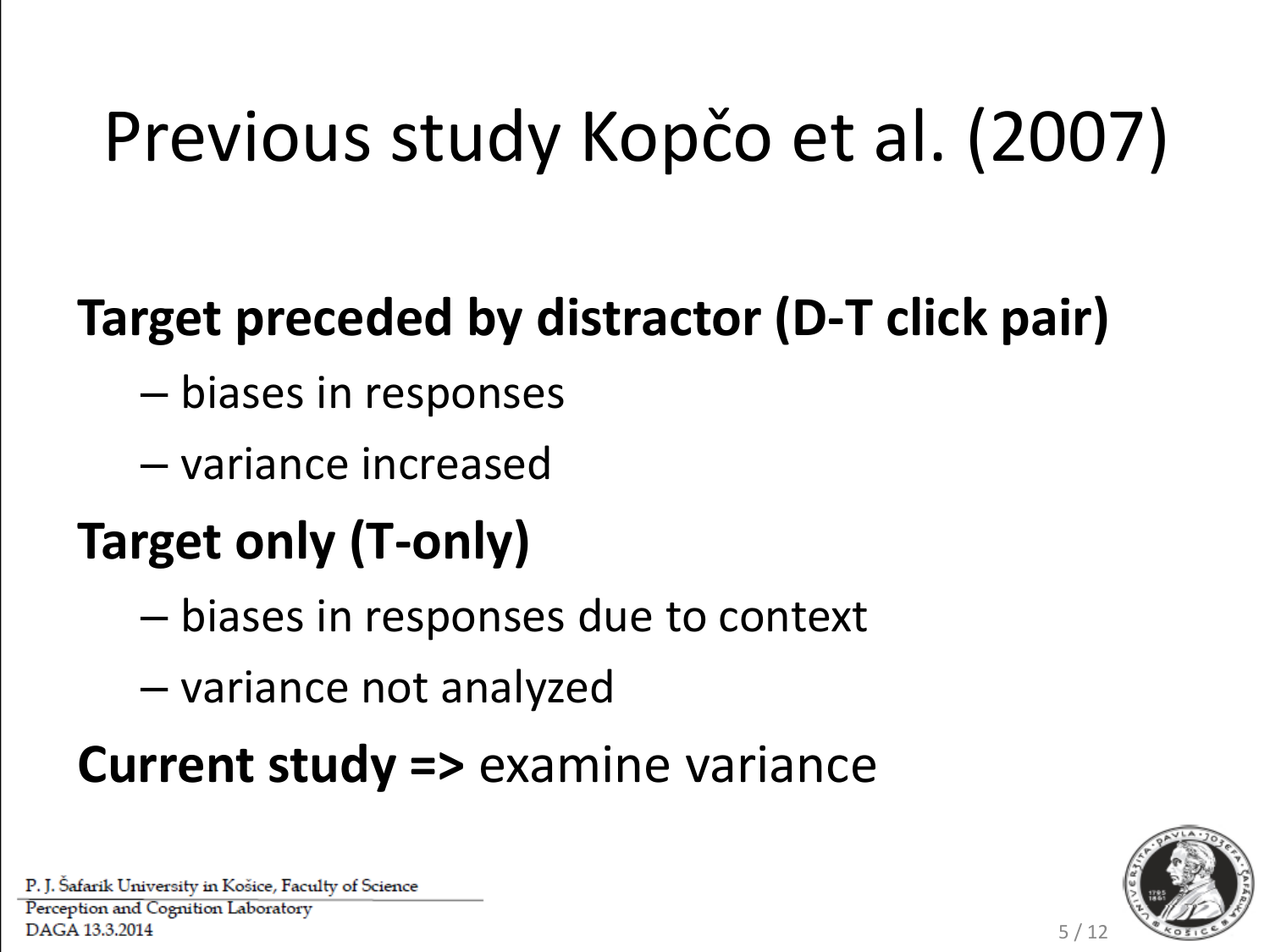

Perception and Cognition Laboratory DAGA 13.3.2014

6 / 12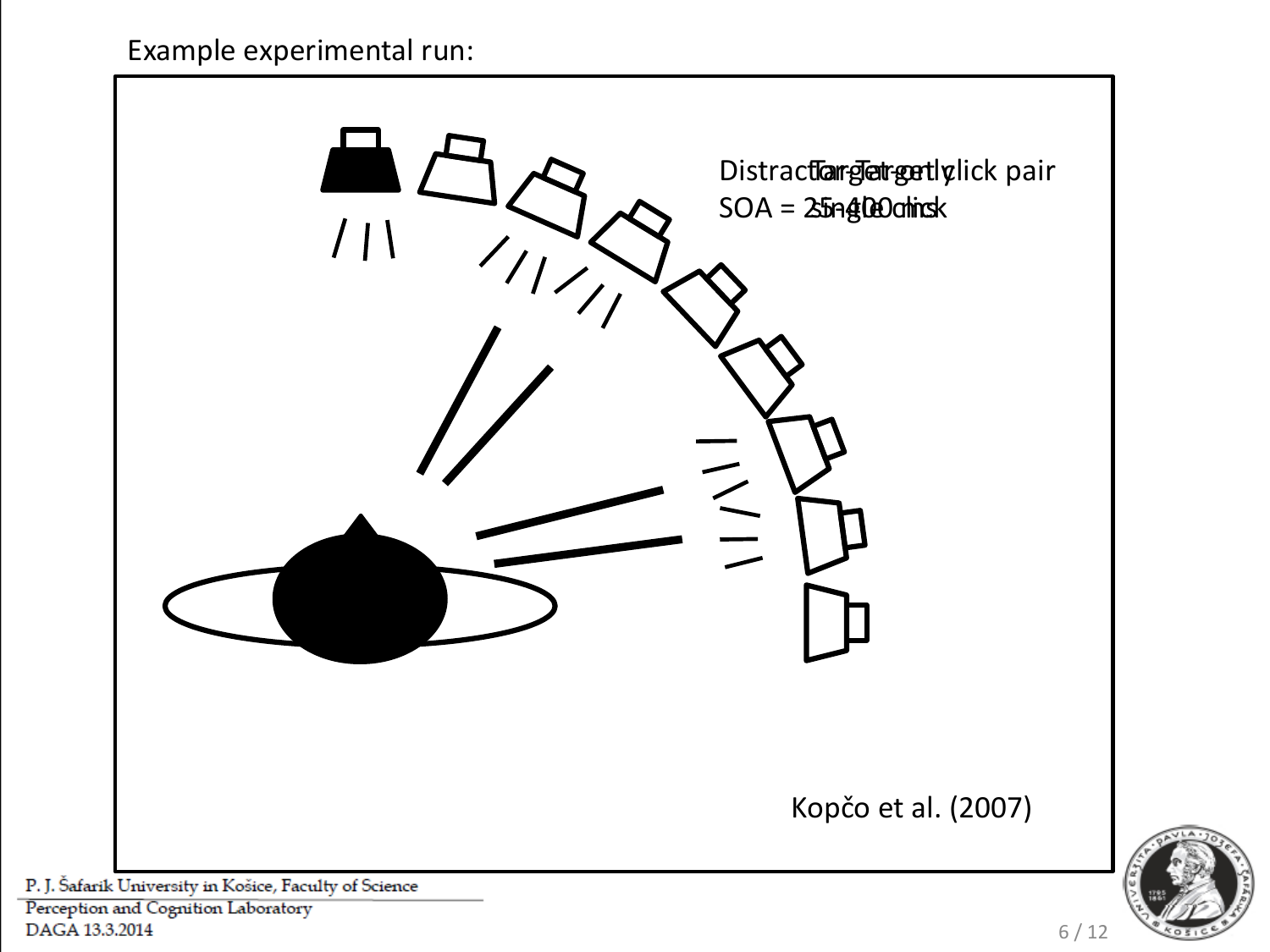# Candidate effects

### **Precedence effect and precedence built-up**

– Increase of variance

### **Perceptual streaming**

- Increase of variance when T and D are one stream
- Decrease of variance when T and D are in separate streams

### **Contextual effects (short-term adaptation)**

- Previous change of AO neural representation persists
	- Decrease, Increase, No change

### **Perceptual anchor – relative cues**

– Decrease of variance because of additional cues



7 / 12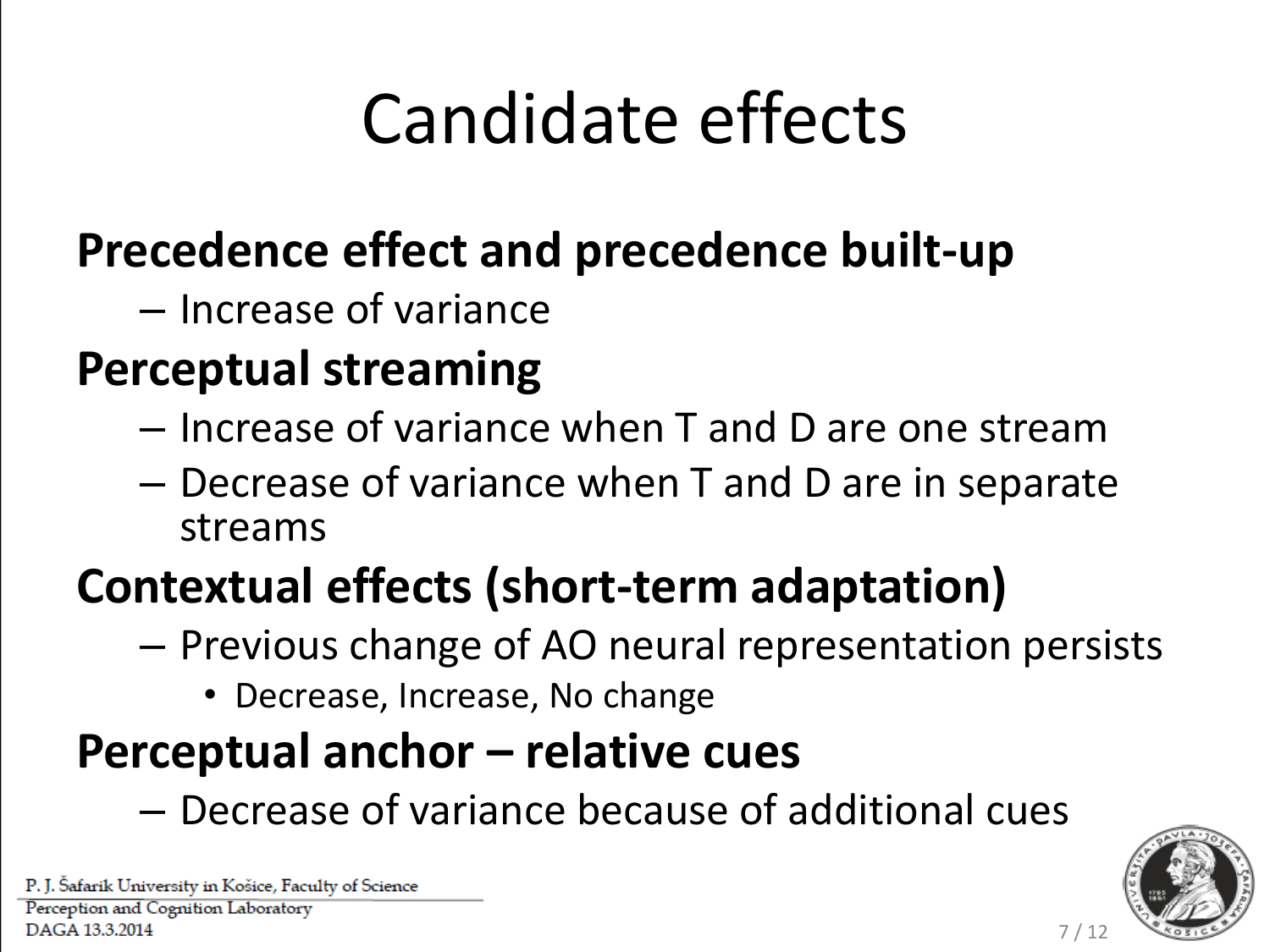# Methods

### **Experimental manipulations**

- frontal distractor
- SOA fixed during run (25ms, 100ms, 400ms)
- Percent of Distractor-Target click pairs (50% ,75%) in one exp. run
- => **6 conditions + baseline**

### **Measures of localization variance**

- Standard deviations of responses in trials with
	- Distractor-Target click pairs
	- Target-only (single clicks)



8 / 12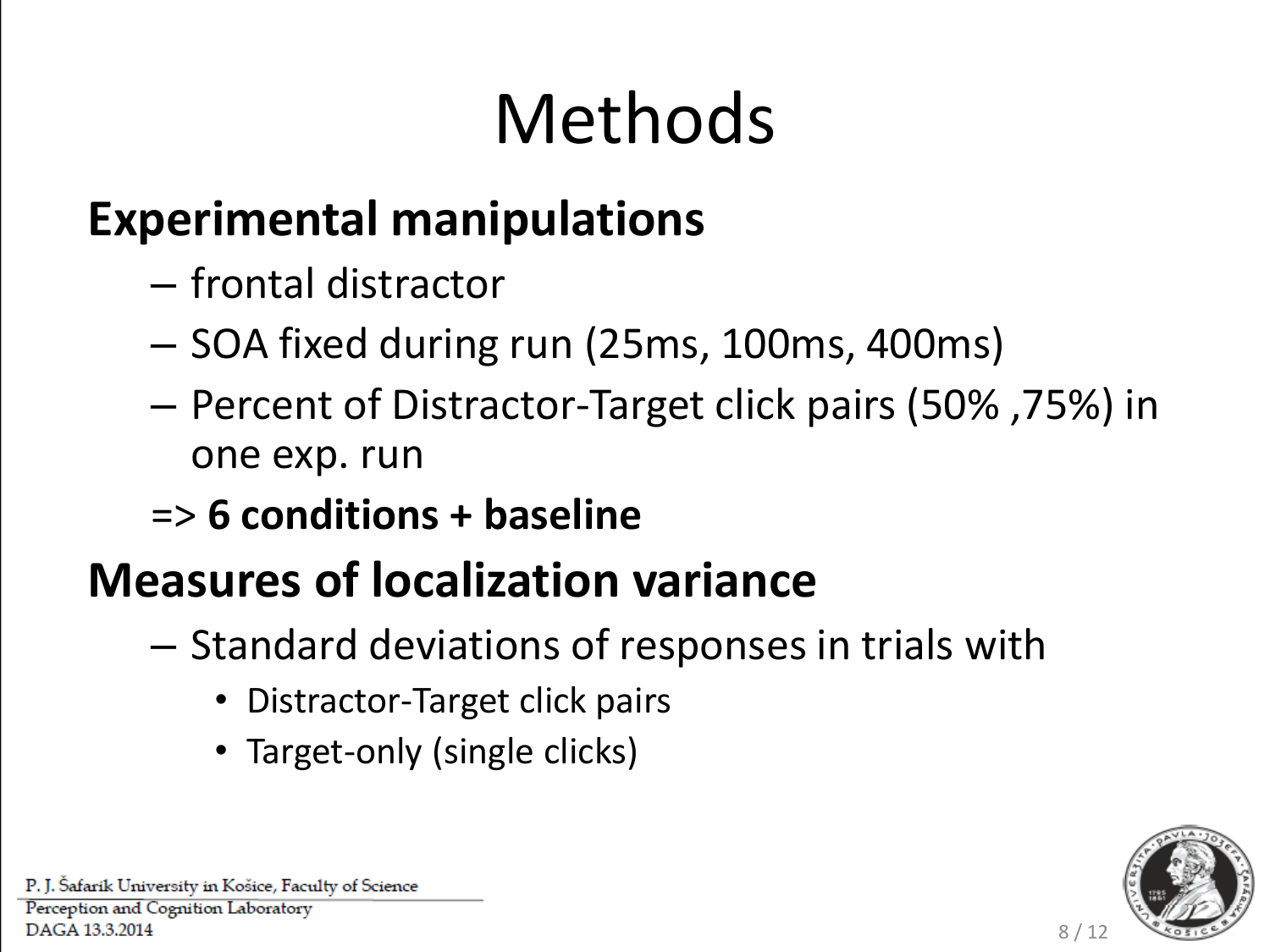## Methods



9 / 12

Perception and Cognition Laboratory DAGA 13.3.2014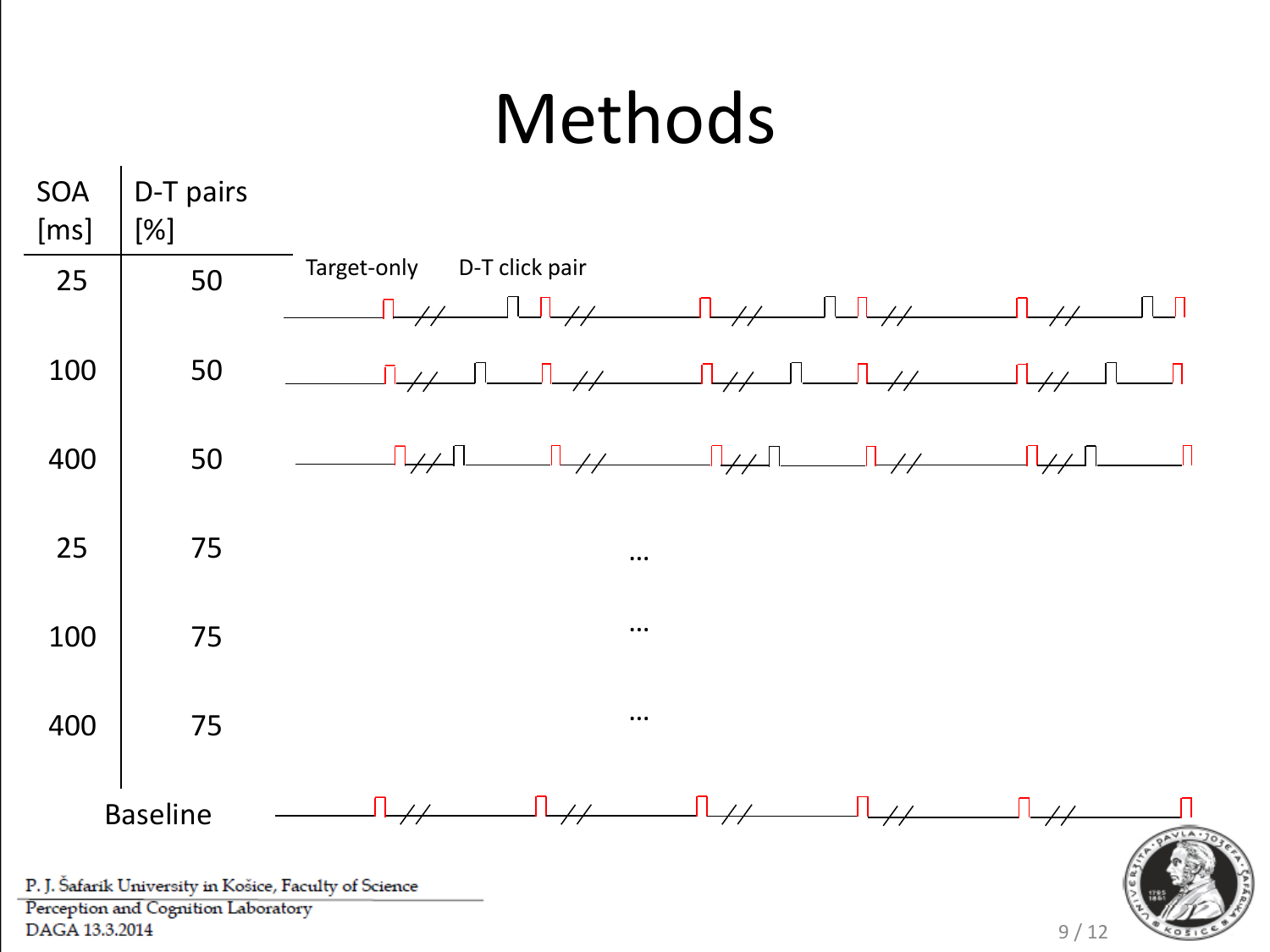

10 / 12

DAGA 13.3.2014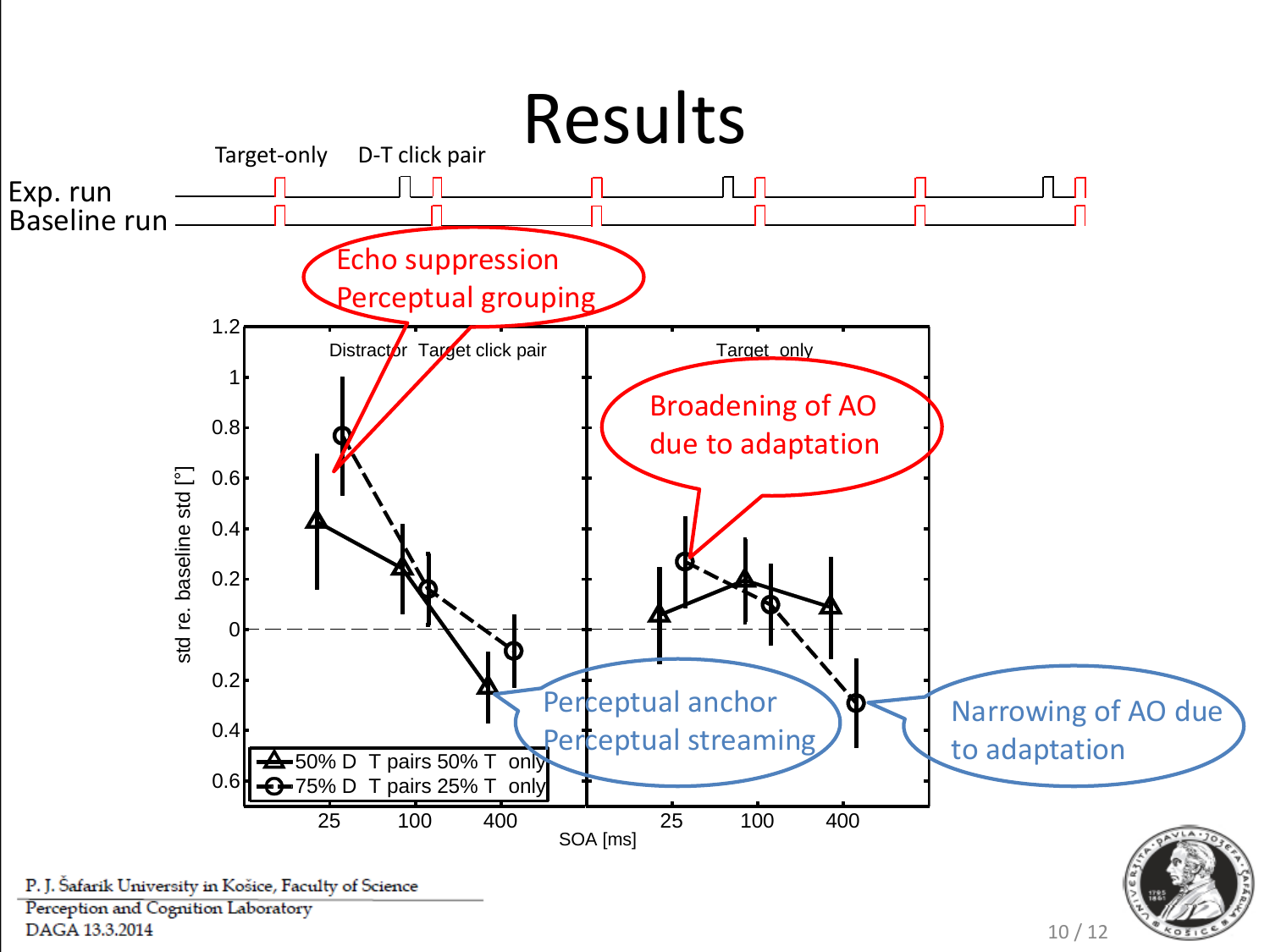# Conclusion

#### **Previous results replicated**

- Variance is **increased** due to immediately preceding sound at short SOA
- => **distractor**

#### **New observations**

- Variance **decreased** due to immediately preceding sound at longer SOA
- => **anchor**
- Perceptual properties of Auditory object are being adapted,
- but only when statistically strong reinforcement is present

#### **Consequences**

- **both peripheral and more central neural factors** contribute to AO formation in complex environment
- Both are subject to adaptation which may act on higher neural processing stage



11 / 12